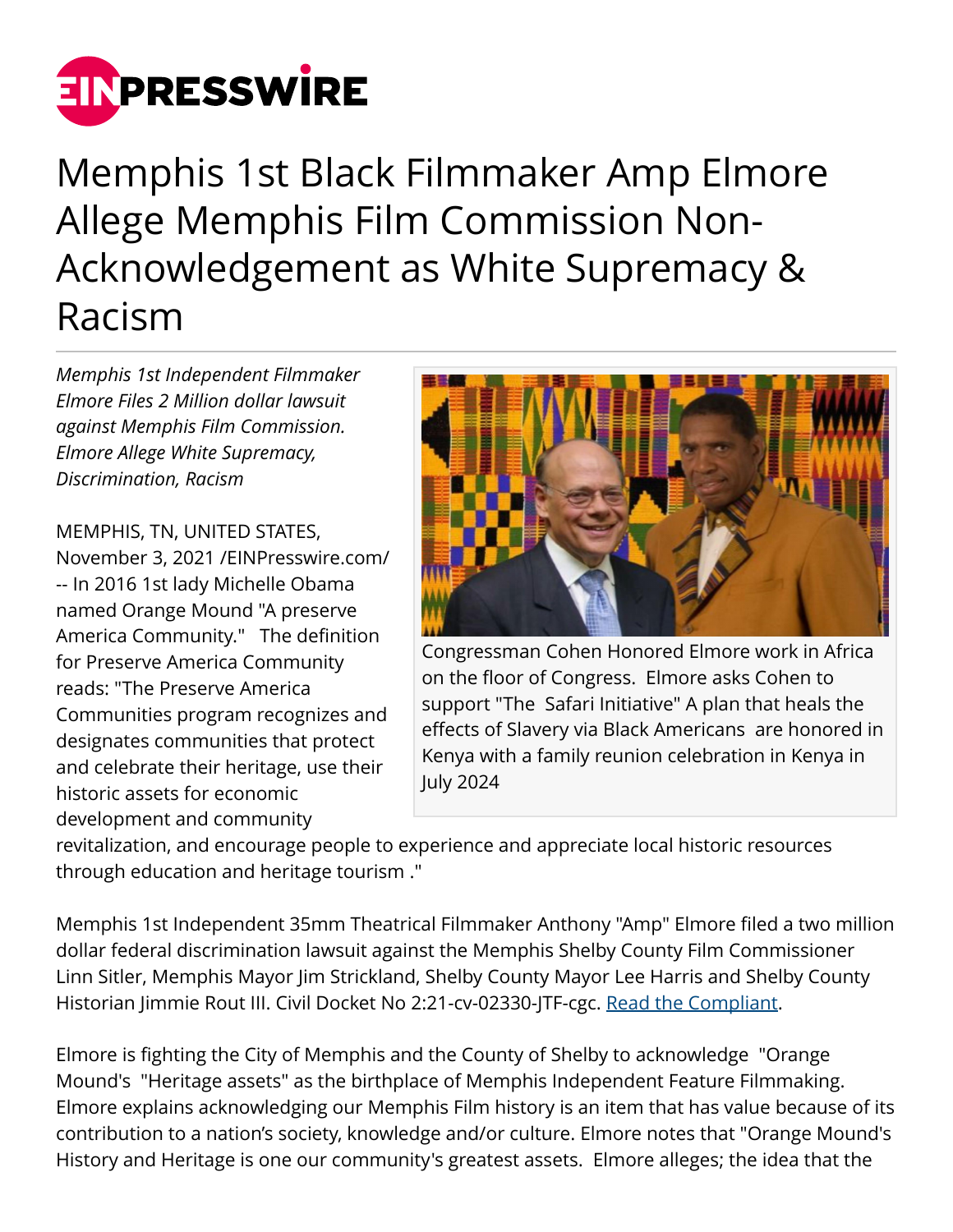Memphis Shelby County Film Commission would appropriate and diminish "Orange Mound's Black Film Heritage" is tantamount to taking a gun and robbing a community.

In 1987 Elmore began the production of Memphis 1st Independent 35mm Feature Film titled "The Contemporary Gladiator." The Movie is a semiautobiographical Story of Elmore's rise from a community activist to becoming a World Karate/Kickboxing Champion. The movie is titled "The Contemporary Gladiator." Ironically Elmore's story and Elmore's film place Elmore in one of the most unique places in American Film history. Elmore who is in pre-



Elmore's film played in Kenya in 1990 whereas Elmore was given a Hero's welcome in Kenya. The film lead Elmore to becoming "A Cultural Ambassador." Dignitaries from Kenya visited Memphis headed by Kenya's Kisumu Governor Peter Nyong's at Dr. King Civil Rights museum

production of his new Memphis made film "Rock and Roll A Black Legacy" connects Elvis, Elmore and Orange Mound. Elmore can proudly say that if Elvis Presley who died in 1977 had lived five more year Elvis Presley would have reached out to him.

££

As the first community developed in developed in the United States to enable African-Americans to purchase land and homes, it played a groundbreaking role in driving progress at a difficult time.""

*President Barack Obama Jr.*

Elmore explains that we in Memphis brought Karate to a level that Elvis Presley had dreamed of. In 1974 Elvis Presley opened a Karate School in Memphis. Elmore went to the Karate school and challenged World middleweight karate Champion Bill "Superfoot" Wallace whom Elvis hired to a sparring match. Elmore explains that Wallace had beat the stuffing's out of Elvis longtime friend Red West. Also in 1974 Elvis produced an unfinished movie titled "The New Gladiators."

Elmore's 1988 Film release of his Memphis made movie is

not only the 1st Kickboxing movie made in American Film history, Elmore's film is the 1st Karate or martial Arts film that provides an African/American prospective of what it was to be culturally involved in an Eastern culture like Karate. One of the contrasting stories was 1984 hit movie called "The Karate Kid." In 2010 there was a re-booth starting actor Will Smith's Son Jaden Smith.

Elmore's film "The Contemporary Gladiator" is a true story. It is the only known Karate/Kickboxing film in World History played, about and starring an actual Karate/Kickboxing World champion. Unlike Hollywood, Elmore's movie contains actual Elmore's kickboxing fight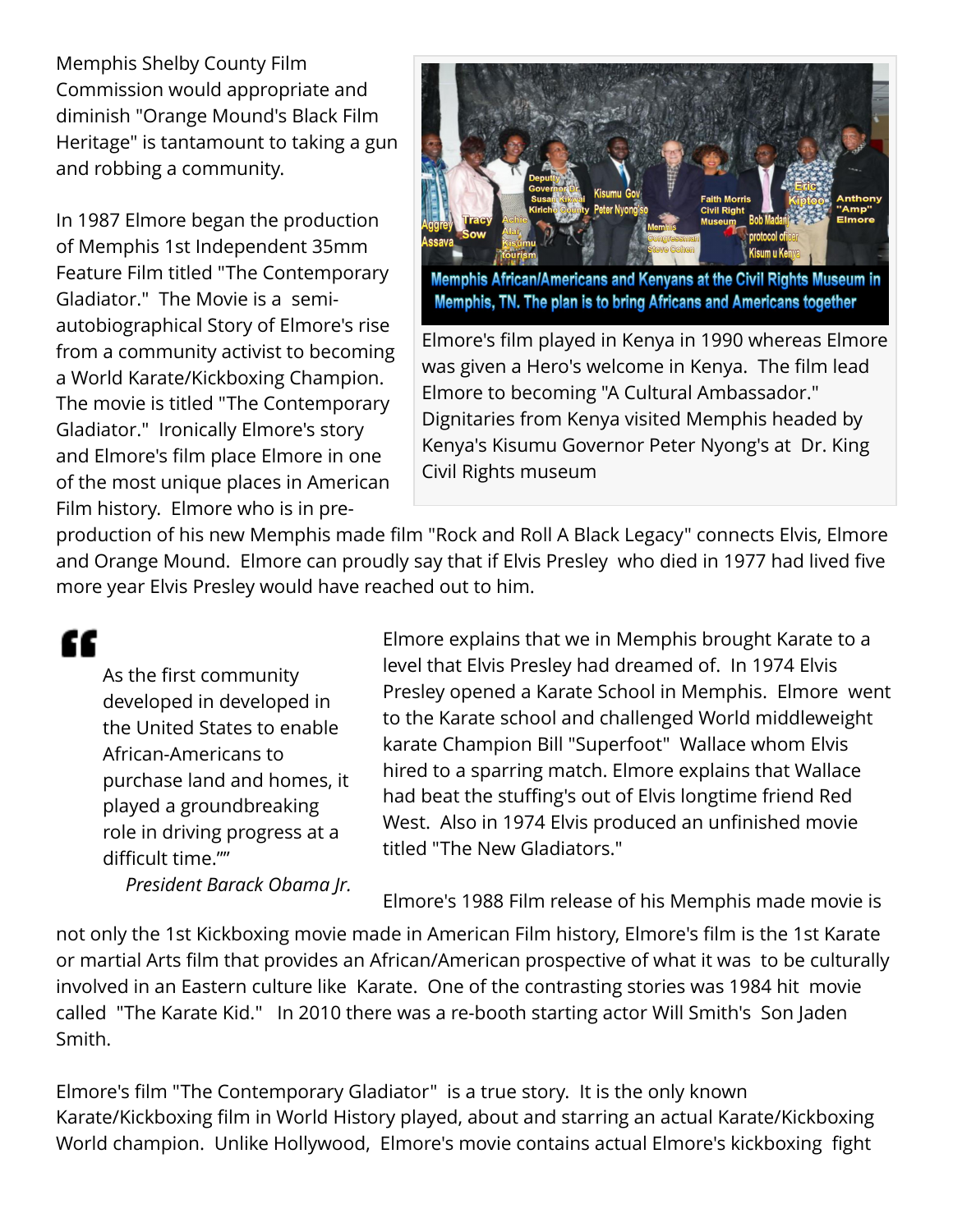footage.

Elmore's challenge in Memphis is an actual civil rights struggle whereas on October 26, 2021 Anthony "Amp" Elmore amended his two million dollar Federal Civil rights lawsuit against the Memphis Shelby County Film commission. The law suit includes both; the Memphis city Mayor Jim Strickland and Shelby County Mayor Lee Harris. Elmore sent a video to the Mayors titled: "Memphis Legally Right Morally Wrong" questions to Mayors Jim Strickland & Lee Harris." Elmore attempt was to appeal to the "Moral Conscience" of the Mayors to choose what is right as opposed their being



Elmore allege that Memphis Film Commissioner Sitler racially refuse to acknowledge Elmore as Memphis 1st Independent Filmmaker and Orange Mound as he Birthplace of Memphis Independent filmmaking. Elmore filed a Discrimination Law against the Memphis film Commission

silent regarding not acknowledging Orange Mound's Memphis Film History.

Elmore in 1987 he began filming his movie "The Contemporary Gladiator" at his home in the African/American Community of Orange Mound. Elmore hired an African/American film crew from Chicago who lived in Elmore's Orange Mound's Home during the film shoot. Unknown to Elmore in 1987 that he was the 1st Independent Filmmaker in Memphis film history. Elmore allege Linn Sitler never visited their film set, nor did the Memphis media report to the Memphis public that a feature film was being shot in Memphis. White film students in 1982 filmed a 16mm non theatrical film titled "I was a Zombie for the FBI." The City of Memphis and the Memphis Film Commissioner for decades honored the White film students. In a January 23, 2020 Commissioner Linn Sitler alleged in an email wrongly and racially named the White 16mm nontheatrical film by White students as Memphis 1st independent film, rather than credit Elmore and Orange Mound as the birthplace of Memphis independent filmmaking.

Elmore's film was distributed in Germany and other foreign countries and was in Blockbuster and other video stores in America. Elmore's film played in Kenya in 1990. While Elmore's film is almost unknown in Memphis, Elmore's was given a heroes welcome in Kenya. In 1992 Elmore was named an African Ambassador by then Kenya President Daniel Arap Moi. Elmore's film relationship in Kenya allowed him to not only introduce Kickboxing in Kenya; Elmore in 1994 produced a historic film in Kenya titled "African/Americans on a Kenya Safari."

In 2013 Elmore was the 1st person to film "The Barack Obama Heritage Tour." Elmore met the late grandmother of President Barack Obama Jr. Sarah Obama, who told Elmore that she was his Grand Mama also. Elmore was allowed to film her new Kenyan Home President Obama built for her. In 2019 Kenyan dignitaries visited Memphis lead by Kisumu, Kenya Governor Peter